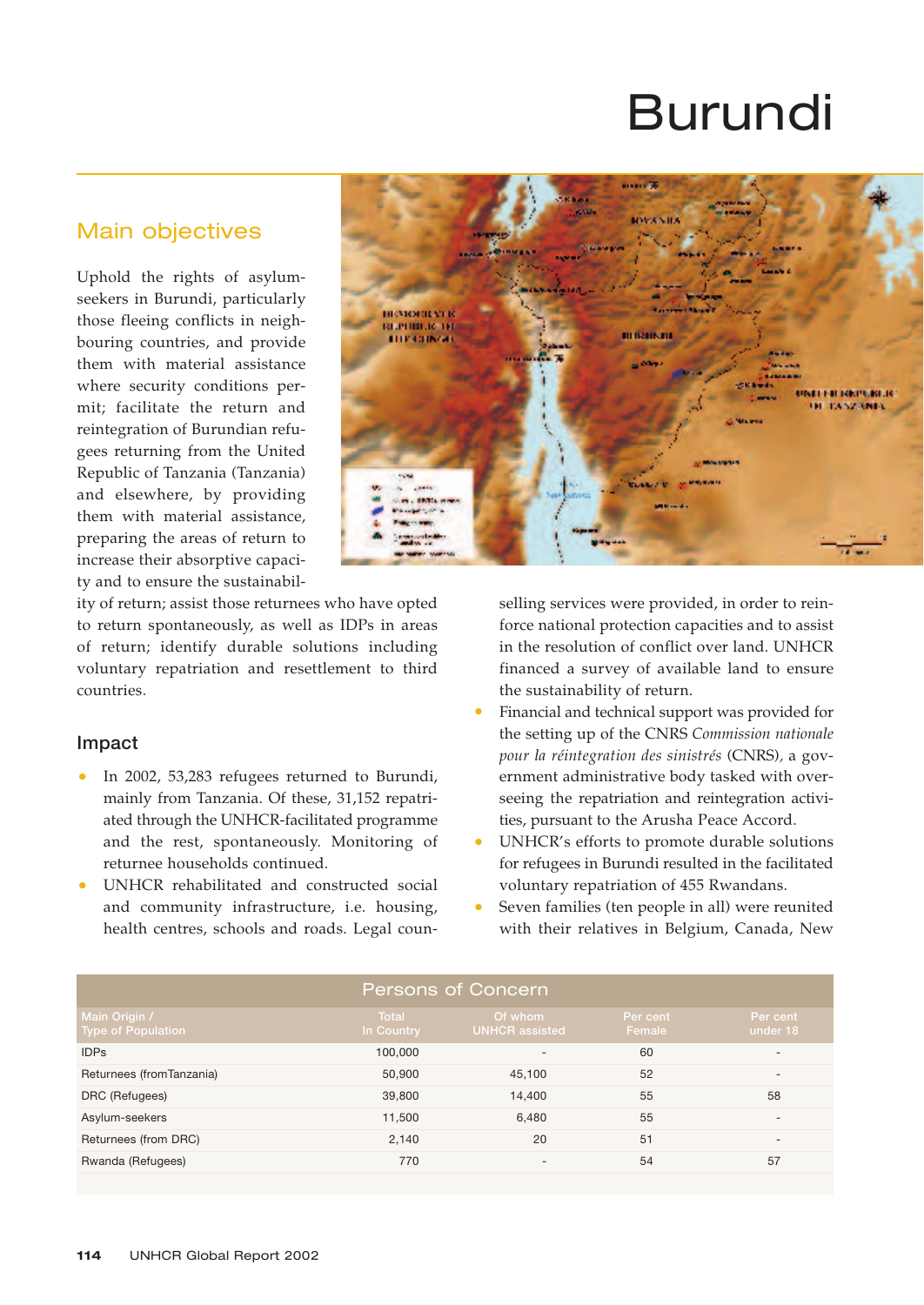Zealand, Sweden and Chad, while a refugee family of six was resettled in Sweden.

## Working environment

#### **The context**

During the first half of 2002, intense fighting continued between the rebels and government forces, despite several attempts by countries in the region to restart the stalled peace process. Furthermore, continued hostilities throughout the year caused massive internal displacement and outflows of more than 28,000 Burundian refugees into Tanzania.

Nevertheless, the installation of additional transitional institutions such as the National Assembly and the Senate as well as the signature of several cease-fire agreements between the government authorities and some of the major rebel factions towards the end of the year raised some hopes of a return to peace. Against the background of these developments, a number of Burundians started returning to the northern provinces from Tanzania, prompting UNHCR to commence limited facilitated repatriation to those provinces

In DRC, fighting between the various forces in the Kivu provinces prompted thousands of refugees to flee into Cibitoke province in Burundi. Between October and December 2002, there was a large influx of more than 19,000 Congolese refugees. By the end of 2002, UNHCR was assisting a total of 14,435 camp-based refugees in Burundi.

#### **Constraints**

Insecurity resulting from the continuing civil war remained the main constraint hampering both

UNHCR's planning and implementation of its programmes. Access to the southern provinces, especially Ruyigi and Makamba, remained restricted. Social and economic conditions in Burundi continued to deteriorate as a result of the conflict, with massive unemployment and declining household purchasing power. In the past two years the Burundian currency has been devalued by 20 per cent. These factors undermined UNHCR's efforts to create sustainable conditions for the eventual return home of Burundian refugees from other countries in the region.

#### **Funding**

Overall, the programme was well funded, enabling UNHCR to implement its repatriation and reintegration operations as well as its assistance programme for Congolese refugees.

## Achievements and impact

#### **Protection and solutions**

UNHCR and the Government collaborated in addressing issues such as separating armed elements within the mass influx from DRC, the threat of *refoulement* (expulsion), camp security and the preservation of the humanitarian character of asylum. In close collaboration with the Government, UNHCR carried out the screening and registration of some 5,000 Congolese refugees. UNHCR encouraged the Government to set up an administrative body for the management of protection issues, and supported the Government in its efforts to institutionalise the provision of international protection. The eligibility committee that had been dormant since 1996, was reactivated with the support of UNHCR. The Office provided training on refugee law and international protection to 424 govern-

| Income and Expenditure (USD)<br>Annual Programme Budget |                                           |                                       |                                 |                             |  |  |  |
|---------------------------------------------------------|-------------------------------------------|---------------------------------------|---------------------------------|-----------------------------|--|--|--|
| <b>Revised Budget</b>                                   | Income from<br>Contributions <sup>1</sup> | Other Funds<br>Available <sup>2</sup> | <b>Total Funds</b><br>Available | Total<br><b>Expenditure</b> |  |  |  |
| 9.587.536                                               | 7.950.572                                 | 1,222,653                             | 9,173,225                       | 9,129,515                   |  |  |  |

<sup>1</sup> Includes income from contributions restricted at the country level.

<sup>2</sup> Includes allocations by UNHCR from unearmarked or broadly earmarked contributions, opening balance and adjustments.

The above figures do not include costs at Headquarters.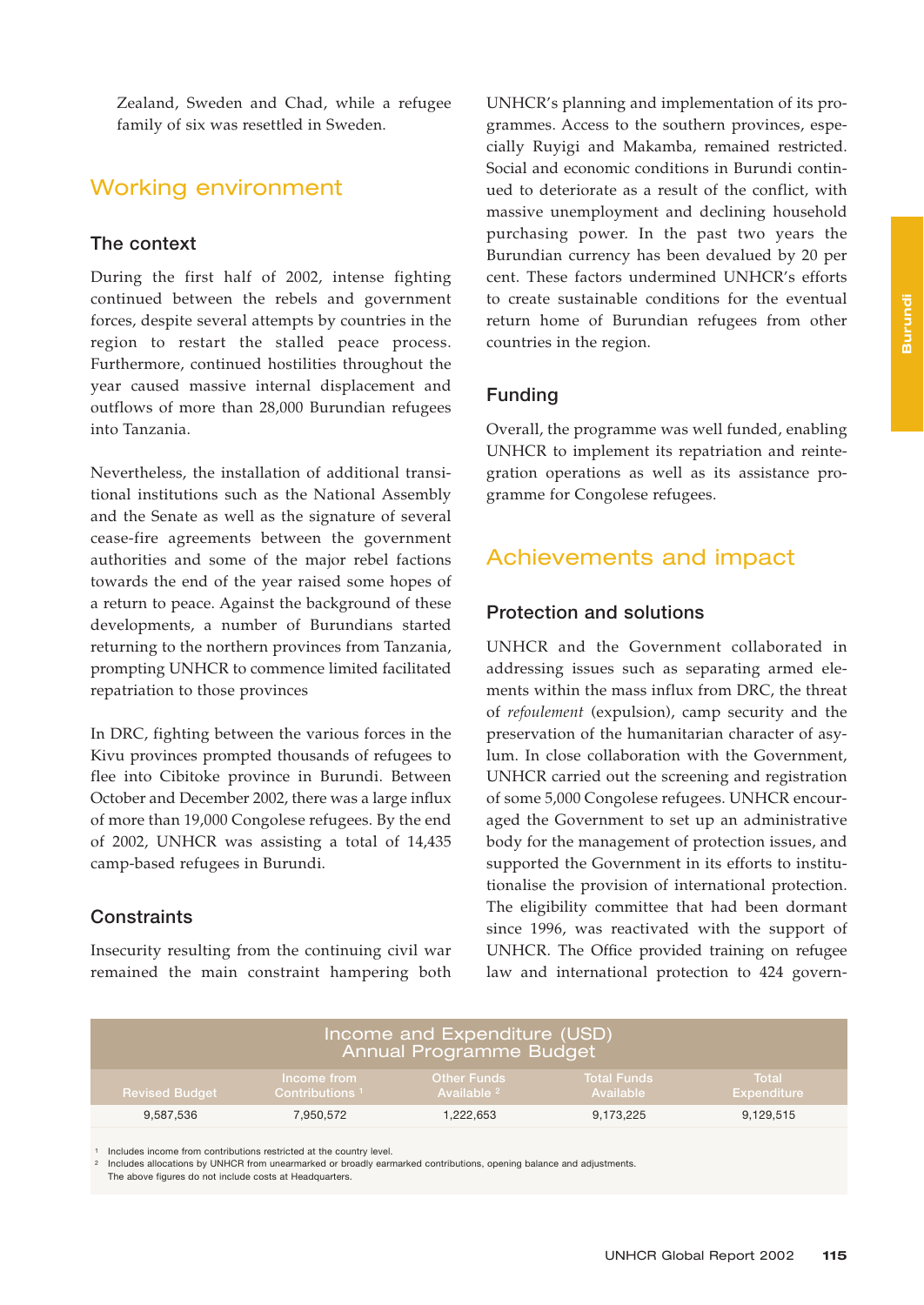ment administrative and security officials. Another 240 persons received training on peace and reconciliation. Furthermore, UNHCR actively provided support to several government co-ordination structures set up to oversee repatriation activities.

## Activities and assistance

**Community services:** At Gasorwe camp, 10 women were trained in sewing, and another 25 received support in income-generating activities such as embroidery. Eight care givers were sensitised on HIV/AIDS prevention. Eight social assistants received skills training in project design and management. An adult literacy programme benefited 315 persons. Some 877 returning unaccompanied minors were registered and provided with special assistance; 383 of them were reunited with their families, and host families were identified for another 358.

**Crop production:** Crop production schemes continued to be integrated with income-generating activities, as the combination of the two activities had shown positive results.

**Domestic needs/household support:** Over 31,000 returnees who were assisted to return from Tanzania received a returnee package comprising plastic sheeting, blankets, jerry cans, soap, kitchen sets, mats, hoes and clothes for women. Seeds provided by FAO were included in the returnee package in October. In addition, some 13,000 spontaneous returnees also benefited from limited assistance in non-food items.

**Education:** The main school for Congolese refugees in Bujumbura was rehabilitated, and a total of 44 refugee pupils from Gasorwe camp were admitted. Pre-school and primary school activities in Gasorwe camp benefited 695 children. A new transit centre at Cishemeye for the Congolese influx was provided with six classrooms. At Gatumba, where 60 pupils received school materials, two classrooms were constructed and two teachers employed. A total of 3,262 Burundian refugee pupils in Lukole, Kanembwa, Muyovozi, and Mtabila camps in Tanzania were provided with the opportunity to take part in the Burundi National Examination. In support of the return and reintegration programme, UNHCR constructed twelve primary schools in Muyinga, Kirundo and Makamba provinces.

**Food:** WFP provided three months' food rations to all 31,421 facilitated returnees. Some 13,000 spontaneous returnees received food rations for either one month or three months. A total of 1,659,518 metric tons of food was distributed to returnees, whereas refugees received 2,640,882 metric tons of food commodities.

**Health/nutrition:** UNHCR provided health care facilities to refugees residing at Gasorwe camp and at the Ngagara, Rugombo and Gatumba transit centres, as well as urban refugees in Bujumbura. Medical assistance was also offered to returnees at the entry points of Muyinga, Ruyigi and Makamba and at the transit centres of Mugano, Songore, Nyabitare, Ruyigi and Mabanda. Nutrition surveys were conducted at refugee sites and cases of malnutrition treated and monitored. A health centre was constructed in the province of Muyinga.

**Income generation:** At Gasorwe refugee camp, UNHCR supported income-generating activities such as shoemaking, hairdressing, and small commerce, for example second-hand clothes sales. Other activities, such as carpentry, sewing, agriculture and animal husbandry also received support.

**Legal assistance:** Legal assistance was provided to returnees in Muyinga, Kirundo, Ruyigi and Bururi provinces. Two tribunals were rehabilitated at Gasorwe and at Gashoho in the Province of Muyinga.

**Operational support (to agencies):** The Office continued to cover the administrative expenses of a number of implementing partners, including office rental, communications equipment, accounting services and bank fees.

**Sanitation:** All returnee transit centres, as well as the refugee camp in Gasorwe, were equipped with appropriate sanitation facilities. Three latrine blocks were constructed in Gasorwe camp, in addition to 180 latrines and 110 bathrooms in the new transit centre in Cishemeye. In the new Rugombo and Gatumba reception centres, 72 latrine blocks and two bathroom blocks were constructed.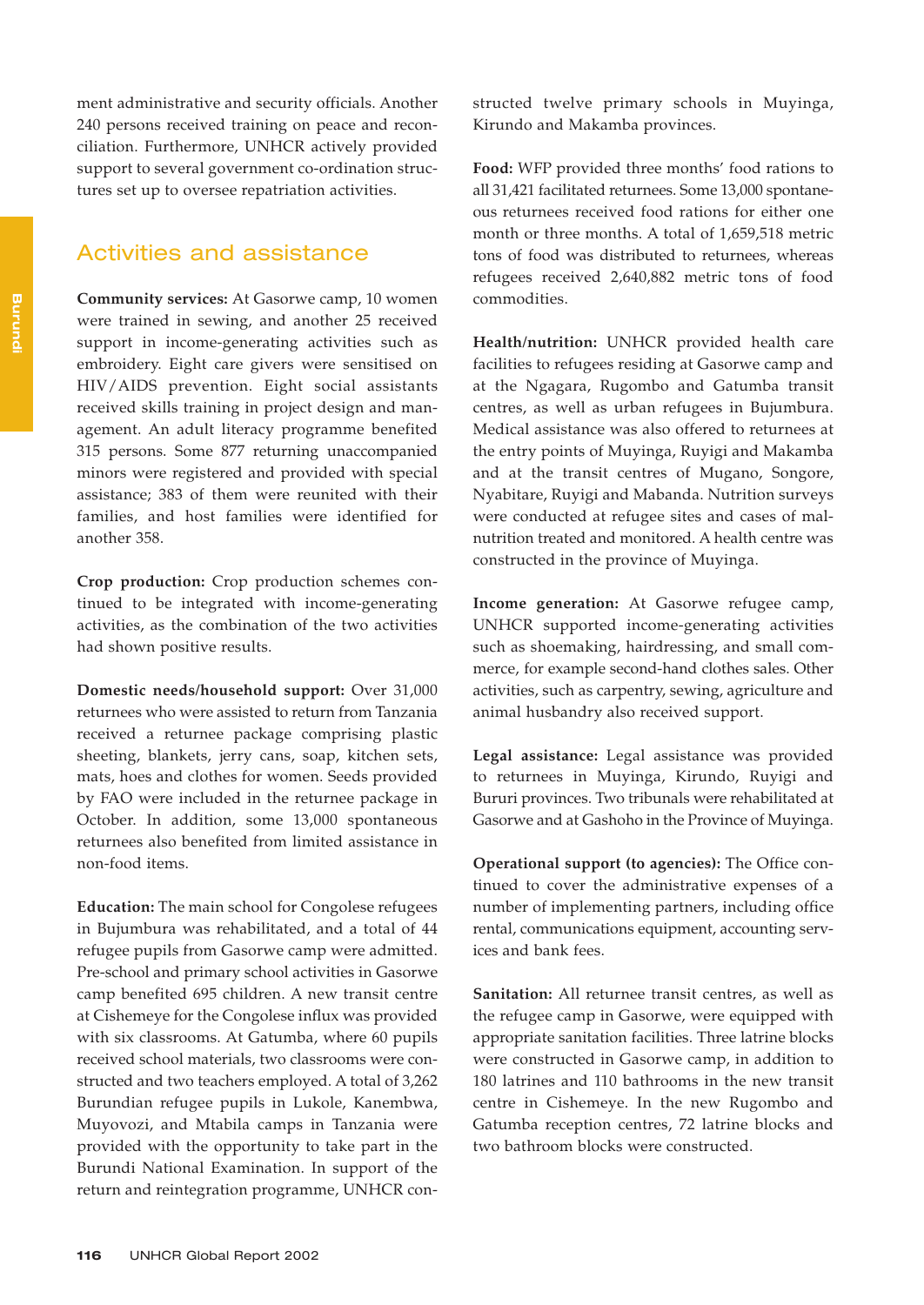

Burundi: With advances being made towards peace, some Burundis have returned home. Here, a returnee is cooking on a fuel-efficient stove provided by UNHCR. *UNHCR / A. Hollmann*

**Shelter/other infrastructure:** The new Gasorwe refugee camp was completed in May 2002, to accommodate some 3,400 refugees. A total of 604 individual and communal houses and 32 kitchens were constructed. The new camp allowed for streamlined assistance to be given to refugees from Rugombo and Ngagara transit centres, which had long been used as camps. To accommodate the new influx of Congolese, a transit centre for 2,850 refugees was constructed at Cishemeye. For the new transit centre, UNHCR constructed or rehabilitated 296 hangars, 32 kitchens, 22 landfill sites and one administrative block. Two additional temporary reception centres were set up in Bujumbura Rural and Cibitoke provinces to host 7,031 and 1,150 refugees, respectively. For these two centres, UNHCR constructed 72 shelters, eight kitchen blocks and six landfills. In addition, five transit centres for returnees were constructed or rehabilitated to support the repatriation operation. Administrative offices were rehabilitated at Muyinga and Makamba, and unsurfaced roads repaired in the provinces of Ruyigi, Makamba and Kirundo.

**Transport/logistics:** An international implementing partner regularly maintained UNHCR's fleet of trucks and light vehicles to be used for the transportation of refugees and returnees, as well as for the distribution of assistance materials.

**Water:** UNHCR repaired the water system at Kizi in Muyinga and connected up the water and electricity supply for the Rugombo reception centre. Three water bladders were installed and rain water collected. At Gatumba reception centre, 22,000 litres of water were provided daily.

## **Organisation** and implementation

#### **Management**

UNHCR has two offices in Burundi, the main office in Bujumbura and a field office in Muyinga. The total number of staff was 48 (five international staff, three of whom were on mission, 36 national staff, five UNVs and two consultants).

#### **Working with others**

UNHCR had 19 implementing partners, including four local NGOs and five government ministries. The Office also worked closely with other UN agencies, particularly WFP for the delivery of food to both refugees and returnees. UNICEF collaborated on care for Congolese refugee children and provided support for their education. This collaboration was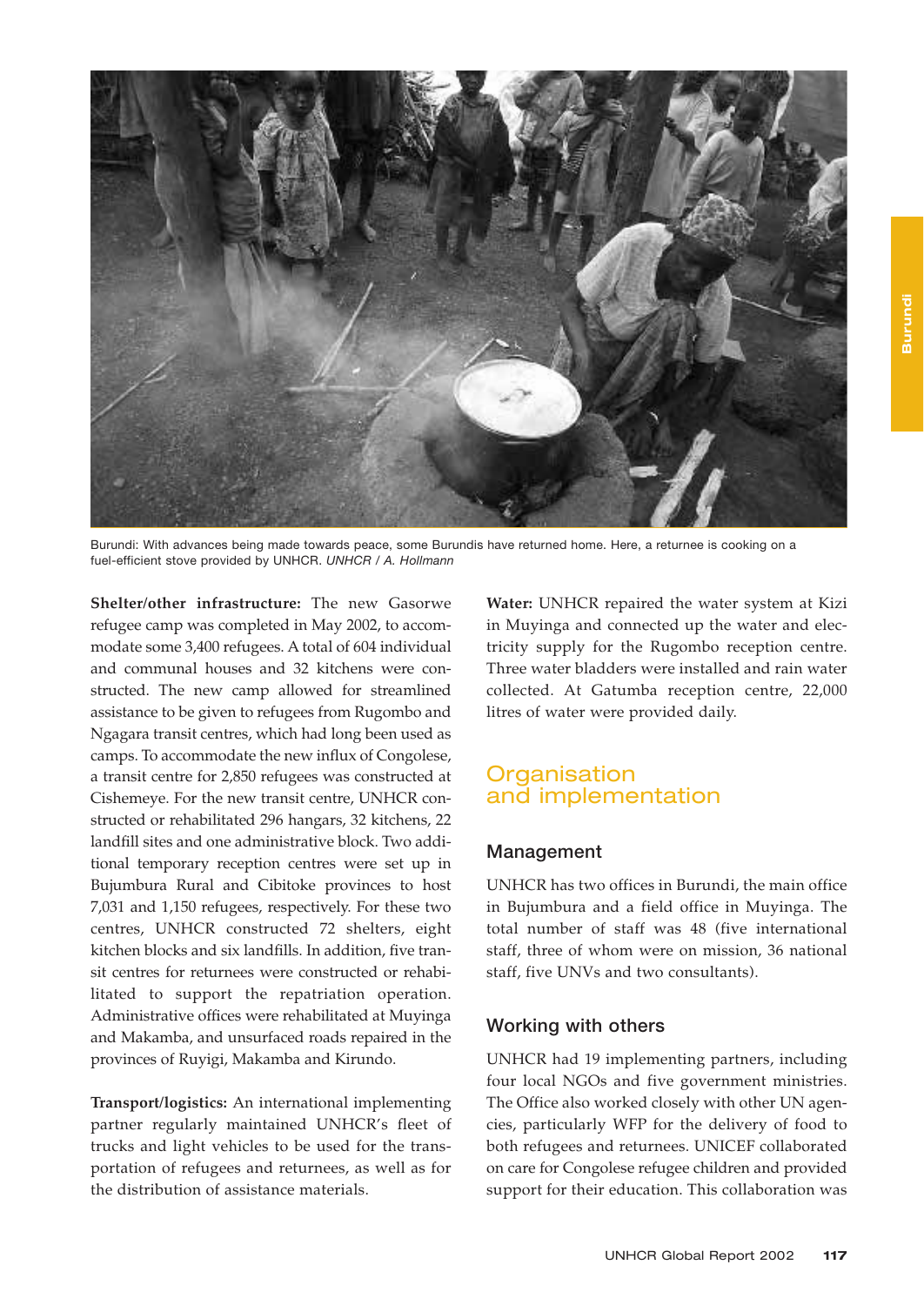extended to Burundian refugee children in Tanzania and Burundian returnee children. OCHA supported UNHCR in the management of emergencies. OHCHR collaborated with UNHCR on returnee monitoring and the promotion of refugee rights. The Government's Supervisory Committee and Technical Selection Committee helped to organise the repatriation of Burundian refugees. At the UN Country Team level, UNHCR is a founding member of the Inter-Agency Reintegration Unit, to which it provided financial and other support.

### Overall assessment

Despite the major constraint posed by the continued insecurity inside Burundi, UNHCR was able to deliver protection and basic assistance to refugees and returnees. Mechanisms were established to enhance the standards of protection provided to refugees and asylum seekers, and the Government's capacities to respond to refugee protection needs were strengthened. With the resumption of activities by the Consultative Commission for Foreigners, the backlog of asylum requests were addressed, and the provision of identity documents to refugees reduced the incidence of police harassment. With the new identity documents, refugees enjoyed more freedom of movement and could better exploit available economic opportunities. Furthermore, the identification by the Government of the Gasorwe site, and its consolidation as a permanent refugee camp allowed for a more comprehensive delivery of social services. Despite insecurity in many of the provinces, preparatory activities for the return and reintegration operation continued. Transit centres, access roads and social infrastructure, such as schools and health centres, were constructed or rehabilitated. The establishment of the Burundian reintegration bureau *Commission nationale pour la réintégration des sinistrés* (CNRS) and the UN Reintegration Unit also marked significant progress in the preparations for the return of refugees to Burundi. However, continued conflict also caused significant refugee outflows and internal displacement, and the number of refugees has not been as many as expected.

#### **Offices**

**Bujumbura** Muyinga

Partners

**Government Agencies** *Ministère de la justice et garde des sceaux Ministère de la réinsertion et de la réinstallation des déplacés et des rapatriés Ministère de l'action sociale et de la promotion de la femme Ministère de l'éducation (Bureau Projet éducation)*

*Ministère de l'intérieur et de la sécurité publique*

#### **NGOs**

*Action humanitaire africaine*  AFRICARE *Alliance burundaise pour la coopération et le développement Association burundaise pour le bien-être familial Association de coopération et de recherche pour le développement* Austrian Relief Programme International Law Group INTERSOS *Ligue ITEKA* Norwegian Refugee Council *Réseau des citoyens Network*  Save the Children Fund Shine Jesus Ministry *"Centre d'accueil Sangwe"* **Others** *Deutsche Gesellschaft für Technische Zusammenarbeit*  **OCHA** OHCHR UNICEF

**WFP**